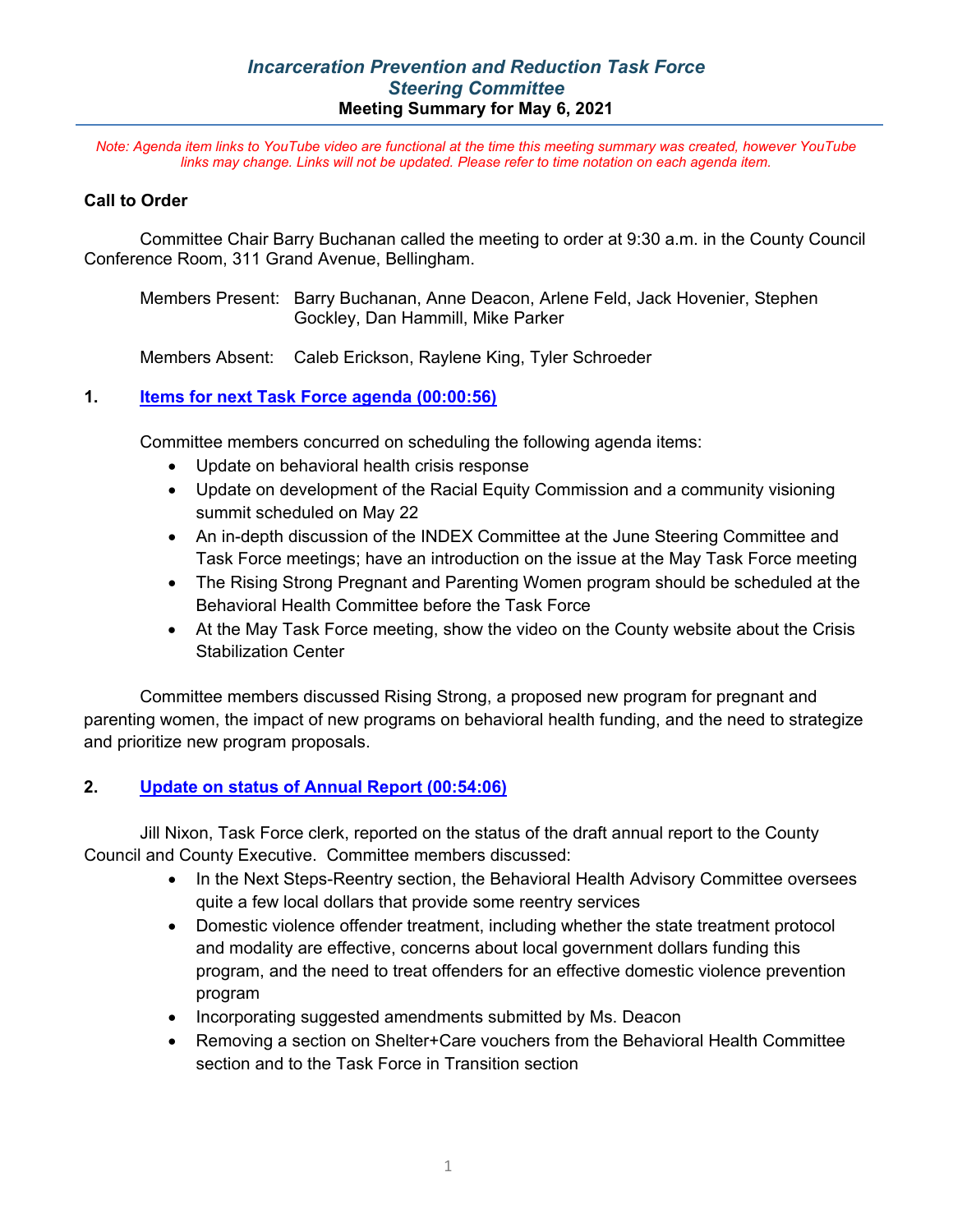## *Incarceration Prevention and Reduction Task Force Steering Committee* **Meeting Summary for May 6, 2021**

• Remove the content regarding the Acadia Health Services substance use disorder (SUD) treatment, because it has not been before the Behavioral Health Committee or Task Force

## **3. [INDEX Committee](https://youtu.be/sBUCUzmh1e0?t=2459) (00:41:00)**

Gockley and Hovenier reported on a discussion with the chair of the INDEX Committee, Barry Buchanan, and Jill Nixon to address challenges facing the INDEX Committee, including:

- The lack of ability to collate the data across all the different case management systems in the criminal justice system
- Some stakeholders have not or may not be able to share their data
- New data systems coming online in the next 12 to 24 months
- The possibility of contracting with a consultant expert to optimizing the INDEX Committee's work output and efficiency
- Whether the Task Force needs to reconsider the purpose and/or membership of the INDEX Committee
- The need for the Task Force, as the policy arm of the INDEX Committee, to provide direction to the technical group, in light of the current challenges
- The need for transparent race and ethnicity data in all systems, to implement the racial equity toolkit and understand the demographics of those in the behavioral health and criminal justice systems

## **4. IPRTF Strategic Plan**

This item was not discussed.

#### **5. Communications Strategy**

This item was not discussed.

## **6. The [America Rescue Plan Act](https://nam11.safelinks.protection.outlook.com/?url=https%3A%2F%2Fwww.naco.org%2Fsites%2Fdefault%2Ffiles%2Fdocuments%2FNACo%2520Legislative%2520Analysis%2520for%2520Counties_American%2520Rescue%2520Plan%2520Act%2520of%25202021_Final.pdf&data=04%7C01%7CJNixon%40co.whatcom.wa.us%7C8ab8e8f9769b445ce91108d90c09bd98%7C2122bbce9a1d4565931b0c534ef12e43%7C0%7C0%7C637554058233915790%7CUnknown%7CTWFpbGZsb3d8eyJWIjoiMC4wLjAwMDAiLCJQIjoiV2luMzIiLCJBTiI6Ik1haWwiLCJXVCI6Mn0%3D%7C1000&sdata=%2BNjON4%2Fdq%2B0LsCOROOTri%2BJ8%2B%2FLfAhvB9xC3firZSNI%3D&reserved=0)**

This item was not discussed

## **7. Should the IPRTF [join Government Alliance on Race and Equity](https://www.racialequityalliance.org/members/join/) (GARE)**

This item was not discussed.

#### **8. Other Business**

There was no other business.

**9. Public Comment**